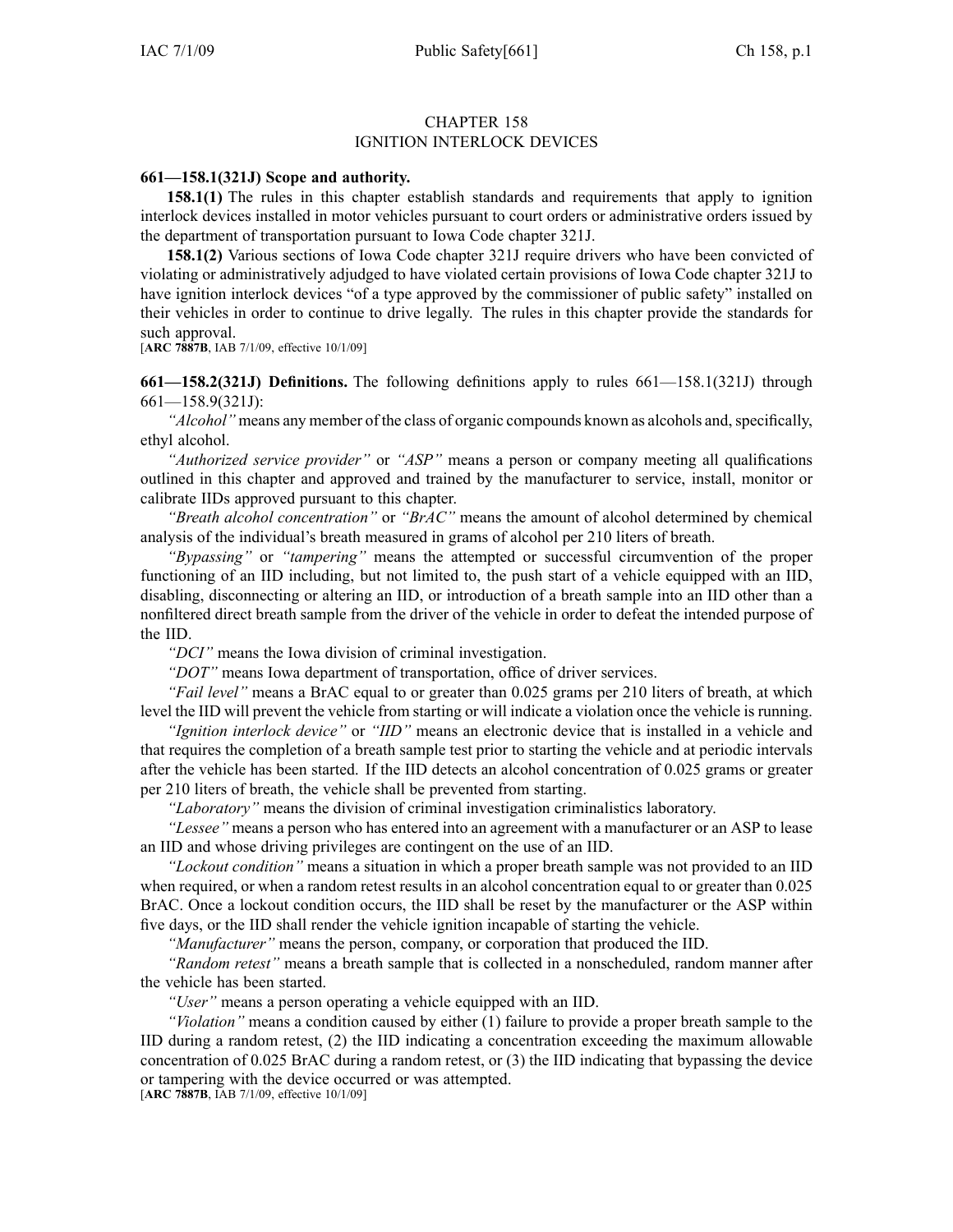**661—158.3(321J) Approval.** To be approved, an IID shall meet or exceed performance standards contained in the Model Specifications for Breath Alcohol Ignition Interlock Devices, as published in the Federal Register, April 7, 1992, pages 11772-11787. Only <sup>a</sup> notarized statement from <sup>a</sup> laboratory capable of performing the tests specified will be accepted as proof of meeting or exceeding the standards.

**158.3(1)** In addition to the federal standards, the DCI criminalistics laboratory shall apply scientific tests or methods to <sup>a</sup> particular IID to determine whether it meets an acceptable standard for accuracy.

**158.3(2)** At the discretion of the laboratory administrator, the laboratory may accept test results from other public laboratories or authorities.

**158.3(3)** The laboratory shall maintain <sup>a</sup> list of IIDs approved by the commissioner of public safety. The list is available without cost by writing to the Iowa Department of Public Safety, Division of Criminal Investigation, Criminalistics Laboratory, 2240 South Ankeny Blvd., Ankeny, Iowa 50023; by telephoning (515)725-1500; or by accessing the list on the laboratory's Web site.

NOTE: As of October 1, 2009, the Web site of the laboratory is http://www.dps.state.ia.us/DCI/ Crime\_Lab/index.shtml.

**158.3(4)** On or after January 1, 2010, any IID installed in <sup>a</sup> vehicle in Iowa pursuan<sup>t</sup> to this chapter, including <sup>a</sup> replacement for <sup>a</sup> device previously installed, shall utilize fuel cell technology. Any device installed prior to January 1, 2010, may continue to be used until the expiration of the order that resulted in its use or until it is replaced, whichever occurs earlier.

[**ARC 7887B**, IAB 7/1/09, effective 10/1/09]

**661—158.4(321J) Revocation of approval.** The approval of an IID shall remain valid until either voluntarily surrendered by the manufacturer or until the approval of the IID has been revoked by the commissioner of public safety for cause. Reasons for revocation include but are not limited to the following.

**158.4(1)** Evidence of repeated IID failures due to defects in design, materials, or workmanship during manufacture, installation, monitoring, or calibration of the IID such that the accuracy of the IID or the reliability of the IID as approved is not being met as determined by the laboratory.

**158.4(2)** A pattern of evidence that the mandatory operational features of the IID as described in rule 661—158.6(321J) are not functioning properly.

**158.4(3)** A pattern of evidence indicating that the IID may be easily tampered with or bypassed.

**158.4(4)** Any violation on the par<sup>t</sup> of the manufacturer of the IID of any laws or regulations related to the installation, servicing, monitoring, and calibration of IIDs, or failure of <sup>a</sup> manufacturer to address repeated violations by an ASP.

**158.4(5)** Cancellation of the manufacturer's required liability insurance coverage.

**158.4(6)** Cessation of business operations by the manufacturer.

**158.4(7)** Failure to notify the laboratory in writing of any material modifications or alterations to the components or the design of the approved IID.

**158.4(8)** Failure of the manufacturer or an ASP to notify the DOT and the county attorney of the county of residence of the lessee within 30 days of the discovery of evidence of tampering with or attempting to bypass an IID.

**158.4(9)** Evidence that the manufacturer or ASP(s), or its owners, employees, or agents, has committed any act of theft or fraud, deception or material omission of fact related to the distribution, installation, or operation of any IID subject to this chapter.

**158.4(10)** Revocation of approval in another state for any of the reasons for revocation listed in subrules 158.4(1) through 158.4(9).

**158.4(11)** A revocation shall be effective 30 days from the date of the letter sent to the manufacturer via certified mail, return receipt requested, unless otherwise specified by the commissioner. A copy of each notice of revocation shall be provided to the director of the Iowa department of transportation.

**158.4(12)** Upon voluntary surrender or revocation, all IIDs subject to the surrender or revocation shall be removed and replaced by an approved IID within 60 days of the effective date of such surrender or revocation. The manufacturer or the ASP must notify all affected lessees of the surrender or revocation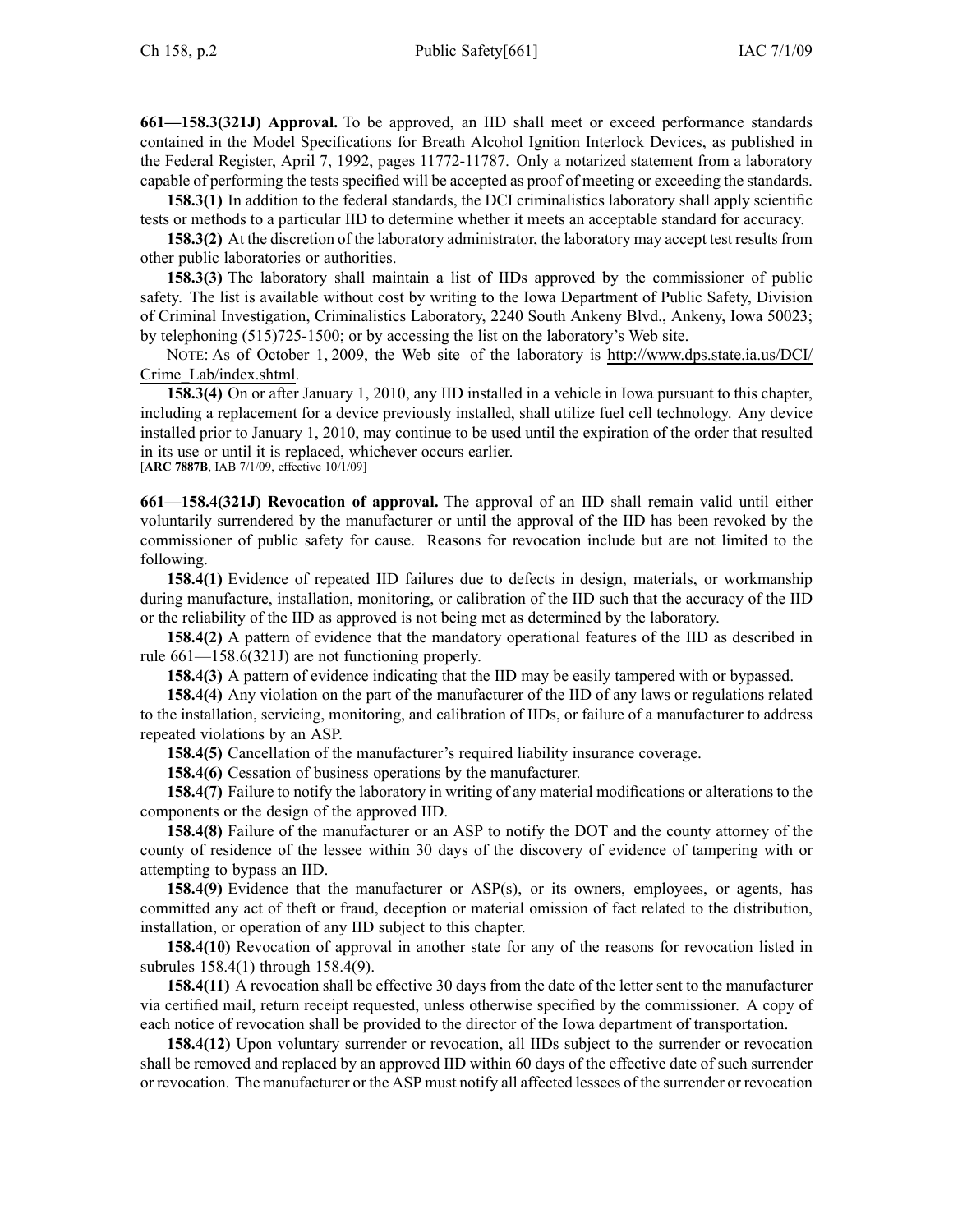and the requirement that <sup>a</sup> new IID must be installed by an existing ASP within the time frame specified in this subrule.

**158.4(13)** A revocation of <sup>a</sup> previously approved IID may be appealed to the department of public safety by the filing of an appeal in accordance with the procedures specified in rule 661—10.101(17A) within ten days of the issuance of the notice of revocation. [**ARC 7887B**, IAB 7/1/09, effective 10/1/09]

**661—158.5(321J) Modifications to an approved IID.** The manufacturer shall inform the laboratory in writing of any modifications that will affect the accuracy, reliability, ease of use, or general function of the approved IID. The notification shall include, but not be limited to, <sup>a</sup> listing of those modificationsthat were made, those components that were redesigned or replaced, and any additional alterations. Each of these changes should also include <sup>a</sup> narrative explaining how the modifications or alterations will affect the accuracy, reliability, ease of use, or general function of the IID. The laboratory reserves the right to test the IID to determine if the IID meets or exceeds the requirements established in this chapter. [**ARC 7887B**, IAB 7/1/09, effective 10/1/09]

**661—158.6(321J) Mandatory operational features.** In addition to any requirements established elsewhere in this chapter, an approved IID shall comply with the following.

**158.6(1)** The IID shall be designed and constructed to measure <sup>a</sup> person's breath alcohol concentration by utilizing <sup>a</sup> sample of the person's breath delivered directly into the IID.

**158.6(2)** The IID shall be designed and constructed so that the ignition system of the vehicle in which it is installed will not be activated if the breath alcohol concentration of the person using the IID exceeds 0.025 BrAC.

**158.6(3)** The IID shall preven<sup>t</sup> engine ignition if the IID has not been calibrated within 67 days subsequent to the last calibration. Calibration may be required more frequently at the discretion of the manufacturer or the ASP.

EXCEPTION: The laboratory administrator may approve <sup>a</sup> device using fuel cell technology to be recalibrated within 187 days of the previous calibration provided that the device passes specific precision and functionality testing approved by the laboratory administrator and carried out by the laboratory or an independent laboratory acceptable to the laboratory administrator.

**158.6(4)** The IID shall record every instance when the vehicle is started, the results of the breath sample test, how long the vehicle was operated, and any indications that the IID may have been tampered with or bypassed.

**158.6(5)** The IID shall require the operator to submit to <sup>a</sup> random retest within 10 minutes of starting the vehicle. A minimum of two additional random retests shall occur within 60 minutes of starting the vehicle, and <sup>a</sup> minimum of two random retests shall occur within every 60 minutes thereafter. Random retests may be achieved during operation of the vehicle. The IID shall enter <sup>a</sup> lockout condition within five days if two or more violations are recorded in <sup>a</sup> single monitoring period. An IID may, at the discretion of the manufacturer or the ASP, enter <sup>a</sup> lockout condition on the basis of <sup>a</sup> single violation.

**158.6(6)** The IID shall permit <sup>a</sup> sample-free restart for <sup>a</sup> maximum period of two minutes unless the IID has initiated <sup>a</sup> random retest, in which case the operator must successfully perform <sup>a</sup> breath sample test before the vehicle may be restarted.

**158.6(7)** The IID shall automatically and completely purge residual alcohol before allowing subsequent tests.

**158.6(8)** The IID shall be installed in such <sup>a</sup> manner that it will not interfere with the normal operation of the vehicle after the vehicle has been started.

**158.6(9)** The IID shall be equipped with <sup>a</sup> method of immediately notifying peace officers if the retest required by subrule 158.6(5) is not performed or if the result of <sup>a</sup> random retest exceeds the alcohol concentration of 0.025 BrAC. Examples of acceptable forms of notification are repeated honking of the vehicle's horn and repeated flashing of the vehicle's headlights. Such notification may be disabled only by switching the engine off or by achievement of <sup>a</sup> retest at <sup>a</sup> level below 0.025 BrAC.

**158.6(10)** Each IID shall be uniquely identified by <sup>a</sup> serial number. Along with any other information required by the DOT or by an originating court, all reports to the DOT or to an originating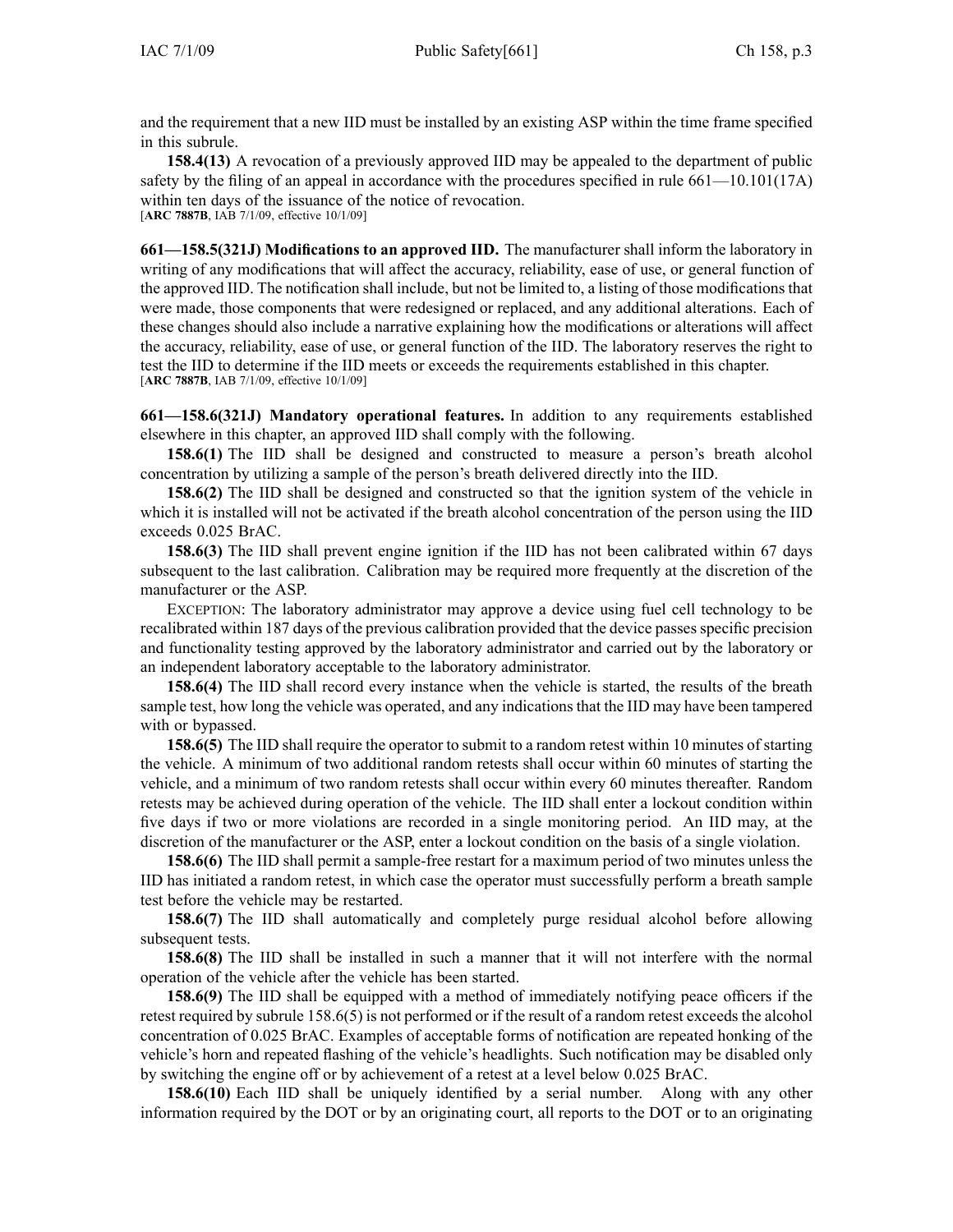court concerning <sup>a</sup> particular IID shall include the name, address, and driver's license number of the lessee and the unique serial number of the IID. The name, address, telephone number, and contact person of the manufacturer or the ASP furnishing the repor<sup>t</sup> shall also be included as par<sup>t</sup> of the report. [**ARC 7887B**, IAB 7/1/09, effective 10/1/09]

**661—158.7(321J)IID security.** The manufacturer and its ASPsshall take all reasonable steps necessary to preven<sup>t</sup> tampering with or physical circumvention of the IID. These steps shall include the following.

**158.7(1)** ASPs shall use special locks, seals, installation procedures, or design characteristics that preven<sup>t</sup> or record evidence of tampering or circumvention attempts.

**158.7(2)** The manufacturer or the ASP shall affix <sup>a</sup> label to the IID indicating that attempts to tamper with or circumvent the IID may subject a person to criminal prosecution or administrative sanctions.

**158.7(3)** No owner or employee of <sup>a</sup> manufacturer or an ASP may authorize or assist with the disconnection of an IID or enable the use of any emergency bypass mechanism or any other bypass procedure that allows <sup>a</sup> person restricted to the use of <sup>a</sup> vehicle equipped with <sup>a</sup> functioning IID to start or operate <sup>a</sup> vehicle without providing all required breath samples. Authorizing or assisting with the disconnection of an IID may subject the owner or employee of <sup>a</sup> manufacturer or an ASP to criminal prosecution or administrative sanctions.

[**ARC 7887B**, IAB 7/1/09, effective 10/1/09]

## **661—158.8(321J) IID maintenance and reports.**

**158.8(1)** An IID utilized in accordance with the provisions of this chapter shall have the calibration checked and shall be recalibrated at least once every 60 days using either <sup>a</sup> wet bath simulator or dry gas standard. Calibration shall be completed by the manufacturer or the ASP. In lieu of calibration of an installed IID, an installed IID may be exchanged for another calibrated IID. The laboratory administrator may approve <sup>a</sup> device that employs fuel cell technology to be used for up to 180 days from the date of the previous calibration, provided that the device passes specific precision and functionality testing approved by the laboratory administrator and carried out by the laboratory or an independent laboratory acceptable to the laboratory administrator. An IID shall automatically enter <sup>a</sup> lockout condition if the IID has not been calibrated within 7 days after the deadlines established in this subrule.

**158.8(2)** The calibration record for the IID currently installed in <sup>a</sup> vehicle pursuan<sup>t</sup> to Iowa Code section 321J.4 and this chapter and for any other IID installed in the same vehicle shall be maintained by the manufacturer or the ASP. The record shall include the following:

- *a.* Name of the person performing the calibration;
- *b.* Date;
- *c.* Value and type of standard used;
- *d.* Batch or lot number of standard;
- *e.* Unit type and identification number of the IID; and
- *f.* Description of the vehicle in which the IID is installed, including:
- (1) Registration plate number and state;
- (2) Make;
- (3) Model;
- (4) Vehicle identification number;
- (5) Year; and
- (6) Color.

**158.8(3)** The IID must be calibrated for accuracy according to the manufacturer's procedures. All data contained in the IID's memory must be downloaded, and the manufacturer or the ASP shall make <sup>a</sup> hard copy or the electronic equivalent of <sup>a</sup> hard copy of client data and results of each examination.

**158.8(4)** All information obtained as <sup>a</sup> result of each inspection shall be retained by the manufacturer or the ASP for five years from the date the IID is removed from the vehicle.

**158.8(5)** Any manufacturer or ASP who discovers evidence of tampering with or attempting to bypass an IID shall, within 30 days of the discovery, notify the DOT and the county attorney of the county of residence of the lessee of that evidence.